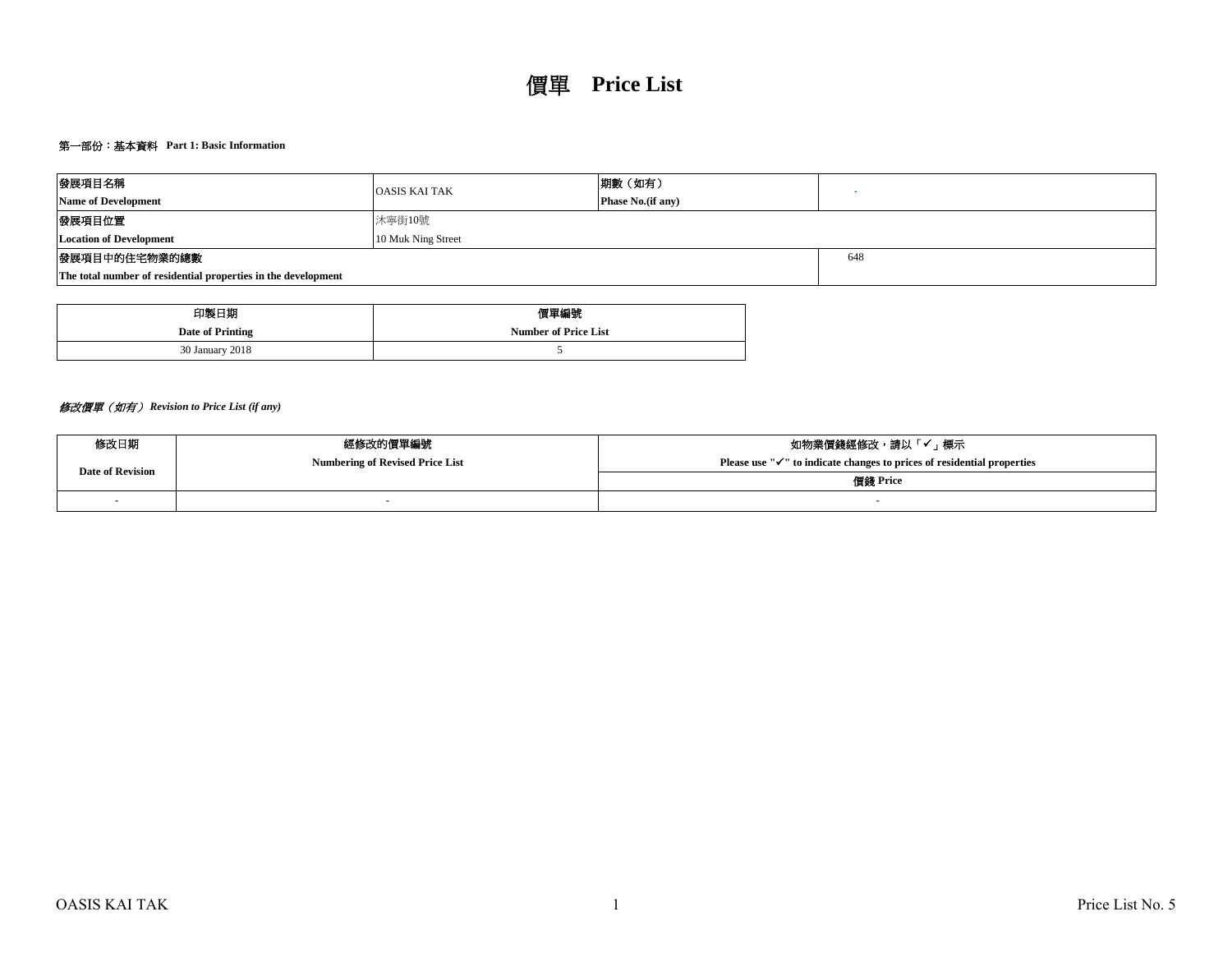**第二部份: 面積及售價資料**<br>Part 2: Information on Area and Price

| 物業的描述<br><b>Description of Residential</b><br><b>Property</b> |             |              | 實用面積<br>(包括露台,工作平台及陽台(如有))<br>平方米 (平方呎)                                      | 售價 (元)     | 實用面積<br>每平方米/呎售價<br>- 元, 每平方米<br>(元, 每平方呎) | 其他指明項目的面積(不計算入實用面積)<br>Area of other specified items (Not included in the Saleable Area)<br>平方米(平方呎)<br>sq. metre (sq.ft.) |                          |                          |                          |                          |                          |                          |                          |                          |                          |
|---------------------------------------------------------------|-------------|--------------|------------------------------------------------------------------------------|------------|--------------------------------------------|----------------------------------------------------------------------------------------------------------------------------|--------------------------|--------------------------|--------------------------|--------------------------|--------------------------|--------------------------|--------------------------|--------------------------|--------------------------|
|                                                               |             |              | Saleable Area<br>(including balcony, utility platform and                    | Price (\$) | <b>Unit Rate of Saleable</b><br>Area       | 空調機房                                                                                                                       | 窗台                       | 閣樓                       | 平台                       | 花園                       | 停車位                      | 天台                       | 梯屋                       | 前庭                       | 庭院                       |
| 大廈名稱<br><b>Block Name</b>                                     | 樓層<br>Floor | 單位<br>Unit   | verandah, if any)<br>sq. metre (sq.ft.)                                      |            | \$ per sq. metre<br>\$per sq.ft.)          | Air-conditioning<br>plant room                                                                                             | Bay<br>window            | Cockloft                 | <b>Flat</b> roof         | Garden                   | Parking<br>space         | Roof                     | <b>Stairhood</b>         | <b>Terrace</b>           | Yard                     |
|                                                               | 35          | E            | 33.466 (360)<br>露台 Balcony: 2.000 (22)<br>工作平台 Utility Platform : $0.000(0)$ | 10,169,000 | 303,861<br>(28, 247)                       | $\sim$                                                                                                                     | $\sim$                   | $\sim$                   | $\overline{a}$           | $\sim$ $\sim$            | $\sim$                   | $\overline{\phantom{a}}$ | $\sim$                   | $\overline{a}$           | $\sim$                   |
|                                                               | 31          | $\mathbf E$  | 33.455 (360)<br>露台 Balcony: 2.000 (22)<br>工作平台 Utility Platform: 0.000 (0)   | 10,048,000 | 300,344<br>(27, 911)                       | $-$                                                                                                                        | $\overline{a}$           | $\sim$                   | $\sim$                   | $\overline{a}$           | $\sim$                   | $\sim$                   | $\sim$                   | $\overline{a}$           | $\sim$                   |
|                                                               | 30          | E            | 33.455 (360)<br>露台 Balcony: 2.000 (22)<br>工作平台 Utility Platform : 0.000 (0)  | 10,008,000 | 299,148<br>(27,800)                        | $\overline{a}$                                                                                                             | $\sim$                   | $\sim$                   | μ.                       | $\overline{\phantom{a}}$ | $\overline{\phantom{a}}$ | $\overline{\phantom{a}}$ | ÷.                       | $\overline{\phantom{a}}$ | $\overline{\phantom{a}}$ |
|                                                               | 27          | E            | 33.455 (360)<br>露台 Balcony: 2.000 (22)<br>工作平台 Utility Platform: 0.000 (0)   | 9,850,000  | 294,425<br>(27, 361)                       | $\sim$                                                                                                                     | $\overline{a}$           | $\sim$                   | $\sim$                   | $\sim$                   | $\sim$                   | $\overline{\phantom{a}}$ | $\sim$                   | $\overline{a}$           | $\sim$                   |
|                                                               | 22          | E            | 33.455 (360)<br>露台 Balcony: 2.000 (22)<br>工作平台 Utility Platform: 0.000 (0)   | 9,732,000  | 290,898<br>(27,033)                        | $\sim$                                                                                                                     | $\overline{a}$           | $\sim$                   | $\overline{a}$           | $\sim$                   | $\sim$                   | $\overline{\phantom{a}}$ | $\sim$                   | $\overline{a}$           | $\sim$                   |
|                                                               | 17          | $\mathbf E$  | 33.455 (360)<br>露台 Balcony: 2.000 (22)<br>工作平台 Utility Platform: 0.000 (0)   | 9.596.000  | 286,833<br>(26, 656)                       | $\sim$                                                                                                                     | $\sim$                   | $\sim$                   | $\overline{\phantom{a}}$ | $\sim$                   | $\sim$                   | $\overline{\phantom{a}}$ | $\overline{\phantom{a}}$ | $\overline{a}$           | $\overline{\phantom{a}}$ |
|                                                               | 10          | $\mathbf E$  | 33.455 (360)<br>露台 Balcony: 2.000 (22)<br>工作平台 Utility Platform: 0.000 (0)   | 9,534,000  | 284,980<br>(26, 483)                       | $\sim$                                                                                                                     | $\sim$                   | $\sim$                   | $\sim$                   | $\sim$                   | $\sim$                   | $\sim$                   | $\sim$                   | $\sim$                   | $\sim$                   |
| Tower 1<br>第1座                                                | 35          | $_{\rm F}$   | 69.900 (752)<br>露台 Balcony: 2.496 (27)<br>工作平台 Utility Platform : 0.000 (0)  | 24,430,000 | 349,499<br>(32, 487)                       | $\overline{a}$                                                                                                             | $\overline{\phantom{a}}$ | $\sim$                   | $\sim$                   | $\overline{a}$           | $\overline{\phantom{a}}$ | $\overline{\phantom{a}}$ | $\sim$                   | $\overline{a}$           | $\overline{a}$           |
|                                                               | 33          | $\rm F$      | 69.900 (752)<br>露台 Balcony: 2.496 (27)<br>工作平台 Utility Platform: 0.000 (0)   | 24,308,000 | 347,754<br>(32, 324)                       | $-$                                                                                                                        | $\overline{\phantom{a}}$ | $\sim$                   | $\overline{a}$           | $\overline{\phantom{a}}$ | $\overline{\phantom{a}}$ | $\overline{\phantom{a}}$ | $\sim$                   | $\overline{\phantom{a}}$ | $\overline{\phantom{a}}$ |
|                                                               | 32          | $\mathbf F$  | 69.900 (752)<br>露台 Balcony: 2.496 (27)<br>工作平台 Utility Platform : $0.000(0)$ | 24,187,000 | 346,023<br>(32, 164)                       | $\overline{a}$                                                                                                             | $\overline{\phantom{a}}$ | $\sim$                   | μ.                       | $\overline{\phantom{a}}$ | $\sim$                   | $\overline{\phantom{a}}$ | ÷.                       | $\sim$                   | $\sim$                   |
|                                                               | 31          | $\mathbf{F}$ | 69,900 (752)<br>露台 Balcony: 2.496 (27)<br>工作平台 Utility Platform : 0.000 (0)  | 24,067,000 | 344,306<br>(32,004)                        | $\overline{\phantom{a}}$                                                                                                   | $\overline{\phantom{a}}$ | $\overline{\phantom{a}}$ | $\overline{\phantom{a}}$ | $\overline{\phantom{a}}$ | $\overline{\phantom{a}}$ | $\overline{\phantom{a}}$ | $\overline{\phantom{a}}$ | $\overline{\phantom{a}}$ | $\overline{\phantom{a}}$ |
|                                                               | 28          | $\mathbf F$  | 69.900 (752)<br>露台 Balcony: 2.496 (27)<br>工作平台 Utility Platform : 0.000 (0)  | 23,709,000 | 339,185<br>(31,528)                        | $\sim$                                                                                                                     | $\sim$                   | $\sim$                   | $\overline{\phantom{a}}$ | $\sim$                   | $\sim$                   | $\overline{\phantom{a}}$ | $\sim$                   | $\overline{\phantom{a}}$ | $\overline{\phantom{a}}$ |
|                                                               | 27          | $_{\rm F}$   | 69.900 (752)<br>露台 Balcony: 2.496 (27)<br>工作平台 Utility Platform : 0.000 (0)  | 23,475,000 | 335,837<br>(31,217)                        | $\sim$                                                                                                                     | $\sim$                   | $\sim$                   | $\sim$                   | $\overline{a}$           | $\sim$                   | $\overline{\phantom{a}}$ | $\sim$                   | $\sim$                   | $\sim$                   |
|                                                               | 26          | $\rm F$      | 69.900 (752)<br>露台 Balcony: 2.496 (27)<br>工作平台 Utility Platform: 0.000 (0)   | 23,358,000 | 334,163<br>(31,061)                        | $-$                                                                                                                        | $\overline{\phantom{a}}$ | $\sim$                   | $\overline{\phantom{a}}$ | $\overline{\phantom{a}}$ | $\sim$                   | $\overline{\phantom{a}}$ | $\sim$                   | $\overline{a}$           | $\overline{\phantom{a}}$ |
|                                                               | 25          | $\mathbf{F}$ | 69.900 (752)<br>露台 Balcony: 2.496 (27)<br>工作平台 Utility Platform : $0.000(0)$ | 23,242,000 | 332,504<br>(30,907)                        | $\sim$                                                                                                                     | $\sim$                   | $\sim$                   | $\overline{\phantom{a}}$ | $\overline{a}$           | $\sim$                   | $\overline{\phantom{a}}$ | $\sim$                   | $\overline{\phantom{a}}$ | $\overline{\phantom{a}}$ |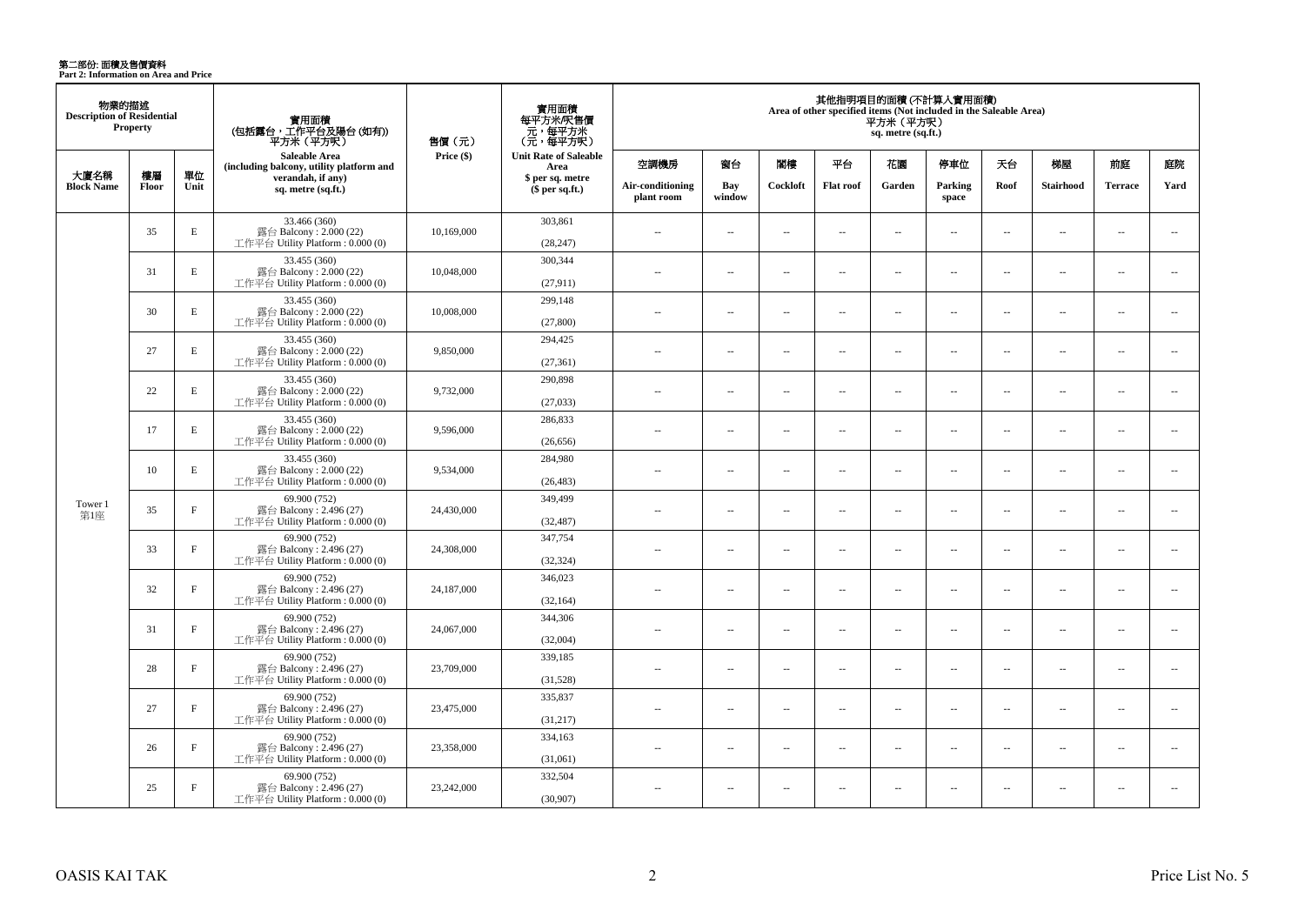| 物業的描述<br><b>Description of Residential</b><br><b>Property</b> |                 |              | 實用面積<br>(包括露台,工作平台及陽台(如有))<br>平方米 (平方呎)                                      | 售價(元)      | 實用面積<br>每平方米/呎售價<br>- 元, 每平方米<br>(元, 每平方呎) | 其他指明項目的面積 (不計算入實用面積)<br>Area of other specified items (Not included in the Saleable Area)<br>平方米(平方呎)<br>sq. metre (sq.ft.) |                          |                          |                          |                          |                          |                          |                          |                |                          |
|---------------------------------------------------------------|-----------------|--------------|------------------------------------------------------------------------------|------------|--------------------------------------------|-----------------------------------------------------------------------------------------------------------------------------|--------------------------|--------------------------|--------------------------|--------------------------|--------------------------|--------------------------|--------------------------|----------------|--------------------------|
|                                                               |                 |              | <b>Saleable Area</b><br>(including balcony, utility platform and             | Price (\$) | <b>Unit Rate of Saleable</b><br>Area       | 空調機房                                                                                                                        | 窗台                       | 閣樓                       | 平台                       | 花園                       | 停車位                      | 天台                       | 梯屋                       | 前庭             | 庭院                       |
| 大廈名稱<br><b>Block Name</b>                                     | 樓層<br>Floor     | 單位<br>Unit   | verandah, if any)<br>sq. metre (sq.ft.)                                      |            | \$ per sq. metre<br>$$$ per sq.ft.)        | Air-conditioning<br>plant room                                                                                              | Bay<br>window            | Cockloft                 | <b>Flat roof</b>         | Garden                   | Parking<br>space         | Roof                     | Stairhood                | <b>Terrace</b> | Yard                     |
|                                                               | 19              | $\rm F$      | 69.900 (752)<br>露台 Balcony: $2.496(27)$<br>工作平台 Utility Platform: 0.000 (0)  | 22,715,000 | 324,964<br>(30, 206)                       | $\sim$                                                                                                                      | $\overline{\phantom{a}}$ | ÷.                       | $\sim$                   | μ.                       | $\sim$                   | $\overline{\phantom{a}}$ | $\overline{\phantom{a}}$ | $\sim$         | $\sim$                   |
|                                                               | 18              | $\mathbf{F}$ | 69.900 (752)<br>露台 Balcony: 2.496 (27)<br>工作平台 Utility Platform : $0.000(0)$ | 22,646,000 | 323,977<br>(30, 114)                       | $\sim$                                                                                                                      | $\sim$                   | ÷.                       | $\sim$                   | μ.                       | $\sim$                   | $\sim$                   | $\overline{\phantom{a}}$ | $\sim$         | $\sim$                   |
|                                                               | 17              | $\mathbf{F}$ | 69.900 (752)<br>露台 Balcony: 2.496 (27)<br>工作平台 Utility Platform : $0.000(0)$ | 22,466,000 | 321,402<br>(29, 875)                       | $-$                                                                                                                         | ÷.                       | $\sim$                   | $\sim$                   | μ.                       | $\sim$                   | $\overline{\phantom{a}}$ | $\overline{\phantom{a}}$ | $\sim$         | $\overline{\phantom{a}}$ |
|                                                               | 16              | $\rm F$      | 69.900 (752)<br>露台 Balcony: 2.496 (27)<br>工作平台 Utility Platform: 0.000 (0)   | 22,399,000 | 320,443<br>(29,786)                        | $\sim$                                                                                                                      | $\overline{\phantom{a}}$ | $\sim$                   | $\sim$                   | $\sim$                   | $\sim$                   | $\sim$                   | $\sim$                   | $\sim$         | $\sim$                   |
| Tower 1                                                       | 15              | $\rm F$      | 69.900 (752)<br>露台 Balcony: 2.496 (27)<br>工作平台 Utility Platform: 0.000 (0)   | 22,221,000 | 317,897<br>(29, 549)                       |                                                                                                                             | $\sim$                   | 4                        | $\sim$                   | μ.                       | $\sim$                   | $\sim$                   | $\overline{\phantom{a}}$ | $\sim$         | $\sim$                   |
| 第1座                                                           | 12              | $\mathbf{F}$ | 69.900 (752)<br>露台 Balcony: 2.496 (27)<br>工作平台 Utility Platform: 0.000 (0)   | 22,153,000 | 316,924<br>(29, 459)                       | $\sim$                                                                                                                      | $\sim$                   | $\sim$                   | $\sim$                   | $\overline{a}$           | $\sim$                   | $\sim$                   | $\overline{\phantom{a}}$ | $\sim$         | $\sim$                   |
|                                                               | 8               | $_{\rm F}$   | 69.900 (752)<br>露台 Balcony: 2.496 (27)<br>工作平台 Utility Platform : $0.000(0)$ | 21,715,000 | 310,658<br>(28, 876)                       | $\sim$                                                                                                                      | $\overline{\phantom{a}}$ | $\overline{\phantom{a}}$ | $\sim$                   | ۰.                       | $\sim$                   | $\overline{\phantom{a}}$ | $\overline{\phantom{a}}$ | $\sim$         | $\overline{\phantom{a}}$ |
|                                                               | $7\overline{ }$ | $\mathbf{F}$ | 69.900 (752)<br>露台 Balcony: 2.496 (27)<br>工作平台 Utility Platform: 0.000 (0)   | 21,458,000 | 306,981<br>(28, 535)                       | $\sim$                                                                                                                      | $\sim$                   | $\sim$                   | $\sim$                   | $\overline{a}$           | $\sim$                   | $\sim$                   | $\sim$                   | $\sim$         | $\sim$                   |
|                                                               | 6               | $_{\rm F}$   | 69.900 (752)<br>露台 Balcony: 2.496 (27)<br>工作平台 Utility Platform: 0.000 (0)   | 21,141,000 | 302,446<br>(28, 113)                       | $\overline{\phantom{a}}$                                                                                                    | $\sim$                   | $\sim$                   | $\sim$                   | μ.                       | $\sim$                   | $\overline{\phantom{a}}$ | $\overline{\phantom{a}}$ | $\sim$         | $\overline{\phantom{a}}$ |
|                                                               | 5               | $\mathbf{F}$ | 69.900 (752)<br>露台 Balcony: 2.496 (27)<br>工作平台 Utility Platform: 0.000 (0)   | 20,829,000 | 297,983<br>(27, 698)                       | $\overline{a}$                                                                                                              | $\sim$                   | ÷.                       | $\sim$                   | μ.                       | $\sim$                   | $\sim$                   | $\overline{\phantom{a}}$ | $\sim$         | $\sim$                   |
|                                                               | 32              | $\mathbf{A}$ | 45.873 (494)<br>露台 Balcony: 2.000 (22)<br>工作平台 Utility Platform: 0.000 (0)   | 15,231,000 | 332,025<br>(30, 832)                       | $-$                                                                                                                         | ÷.                       | $\sim$                   | $\sim$                   | $\overline{a}$           | $\sim$                   | $\overline{\phantom{a}}$ | $\overline{\phantom{a}}$ | $\sim$         | $\sim$                   |
|                                                               | 31              | $\mathbf{A}$ | 45.873 (494)<br>露台 Balcony: 2.000 (22)<br>工作平台 Utility Platform: 0.000 (0)   | 15,170,000 | 330,696<br>(30,709)                        | $\sim$                                                                                                                      | $\sim$                   | $\sim$                   | $\sim$                   | $\overline{a}$           | $\sim$                   | $\sim$                   | $\sim$                   | $\sim$         | $\sim$                   |
| Tower 2                                                       | 27              | $\mathbf{A}$ | 45.873 (494)<br>露台 Balcony: 2.000 (22)<br>工作平台 Utility Platform : 0.000 (0)  | 14,871,000 | 324,178<br>(30, 103)                       | $\overline{\phantom{a}}$                                                                                                    | $\sim$                   | $\overline{\phantom{a}}$ | $\sim$                   | μ.                       | $\sim$                   | $\sim$                   | $\overline{\phantom{a}}$ | $\sim$         | $\sim$                   |
| 第2座                                                           | 26              | A            | 45.873 (494)<br>露台 Balcony: 2.000 (22)<br>工作平台 Utility Platform : $0.000(0)$ | 14,811,000 | 322,870<br>(29,982)                        | $\overline{a}$                                                                                                              | $\overline{\phantom{a}}$ | $\sim$                   | $\sim$                   | $\overline{a}$           | $\sim$                   | $\sim$                   | $\overline{\phantom{a}}$ | $\sim$         | $\sim$                   |
|                                                               | 20              | A            | 45.873 (494)<br>露台 Balcony: 2.000 (22)<br>工作平台 Utility Platform : $0.000(0)$ | 14.519.000 | 316,504<br>(29, 391)                       | $-$                                                                                                                         | $\sim$                   | $\sim$                   | $\sim$                   | ۰.                       | $\sim$                   | $\overline{\phantom{a}}$ | $\overline{\phantom{a}}$ | $\sim$         | $\sim$                   |
|                                                               | 19              | A            | 45.873 (494)<br>露台 Balcony: 2.000 (22)<br>工作平台 Utility Platform: 0.000 (0)   | 14,461,000 | 315,240<br>(29, 273)                       | ٠.                                                                                                                          | $\overline{\phantom{a}}$ | 4                        | $\overline{\phantom{a}}$ | $\overline{\phantom{a}}$ | $\overline{\phantom{a}}$ | $\overline{\phantom{a}}$ | $\overline{\phantom{a}}$ | $\sim$         | $\sim$                   |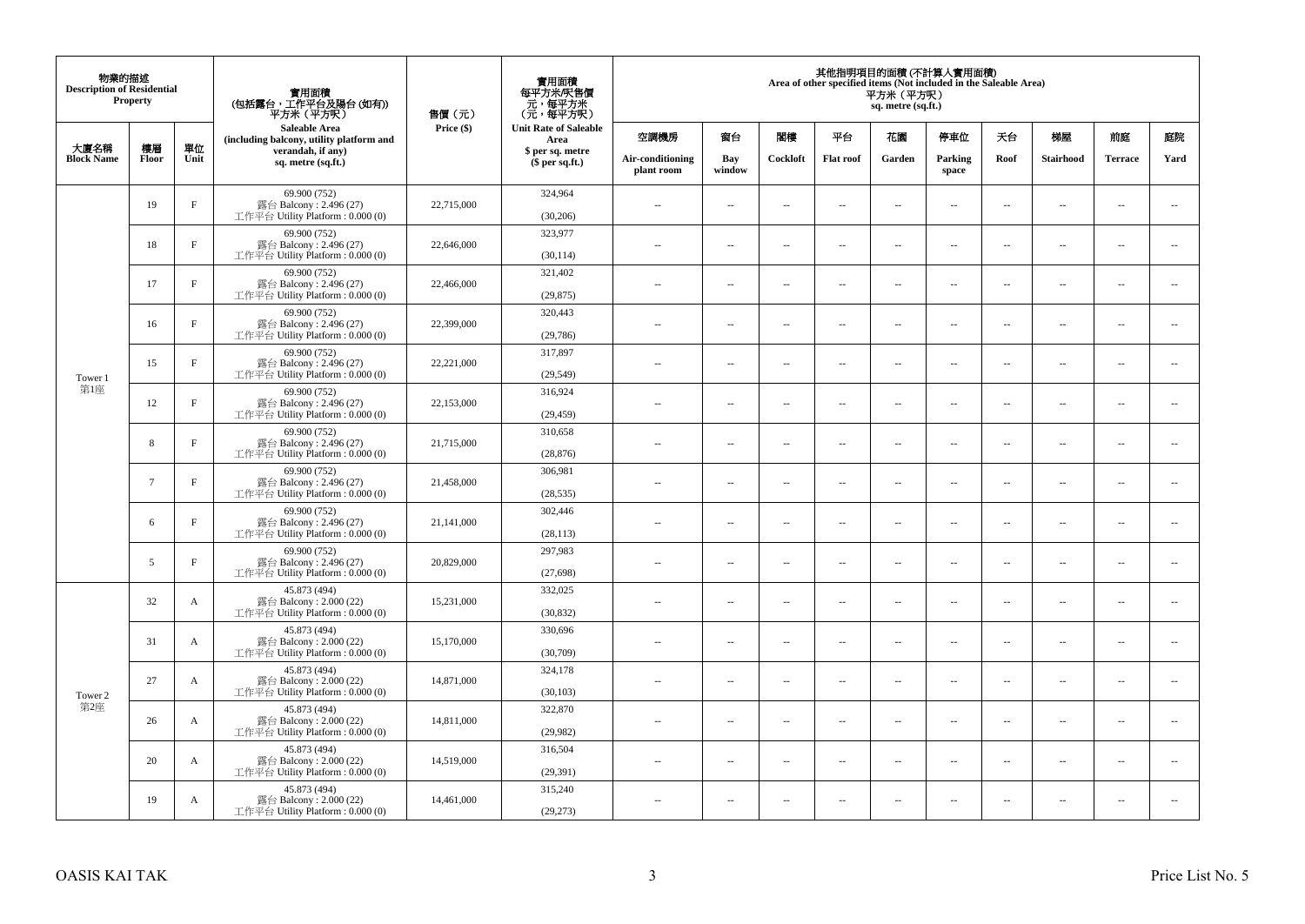| 物業的描述<br><b>Description of Residential</b><br><b>Property</b> |                 |               | 實用面積<br>(包括露台,工作平台及陽台(如有))<br>平方米(平方呎)                                      | 售價(元)      | 實用面積<br>每平方米/呎售價<br>- 元, 每平方米<br>(元, 每平方呎) | 其他指明項目的面積 (不計算入實用面積)<br>Area of other specified items (Not included in the Saleable Area)<br>平方米 (平方呎)<br>sq. metre (sq.ft.) |                          |                          |                          |                          |                          |                          |                          |                          |                             |
|---------------------------------------------------------------|-----------------|---------------|-----------------------------------------------------------------------------|------------|--------------------------------------------|------------------------------------------------------------------------------------------------------------------------------|--------------------------|--------------------------|--------------------------|--------------------------|--------------------------|--------------------------|--------------------------|--------------------------|-----------------------------|
| 大廈名稱                                                          | 樓層              | 單位            | <b>Saleable Area</b><br>(including balcony, utility platform and            | Price (\$) | <b>Unit Rate of Saleable</b><br>Area       | 空調機房                                                                                                                         | 窗台                       | 閣樓                       | 平台                       | 花園                       | 停車位                      | 天台                       | 梯屋                       | 前庭                       | 庭院                          |
| <b>Block Name</b>                                             | Floor           | Unit          | verandah, if any)<br>sq. metre (sq.ft.)                                     |            | \$ per sq. metre<br>\$per sq.ft.)          | Air-conditioning<br>plant room                                                                                               | Bay<br>window            | Cockloft                 | <b>Flat</b> roof         | Garden                   | Parking<br>space         | Roof                     | Stairhood                | <b>Terrace</b>           | Yard                        |
|                                                               | 12              | A             | 45.873 (494)<br>露台 Balcony: 2.000 (22)<br>工作平台 Utility Platform: 0.000 (0)  | 14,091,000 | 307,174<br>(28, 524)                       | $\ddot{\phantom{a}}$                                                                                                         | $\overline{\phantom{a}}$ | $\sim$                   | μ.                       | $\sim$                   | $\sim$                   | $\overline{\phantom{a}}$ | Ξ.                       | $\ddot{\phantom{a}}$     | $\overline{\phantom{a}}$    |
|                                                               | $7\overline{ }$ | A             | 45.873 (494)<br>露台 Balcony: 2.000 (22)<br>工作平台 Utility Platform: 0.000 (0)  | 13,772,000 | 300,220<br>(27, 879)                       | $\sim$                                                                                                                       | $\overline{a}$           | $\sim$                   | $\sim$                   | $\sim$                   | $\sim$                   | $\sim$                   | $\sim$                   | $\sim$                   | $\mathcal{L}_{\mathcal{A}}$ |
|                                                               | 36              | $\, {\bf B}$  | 45.660 (491)<br>露台 Balcony: 2.000 (22)<br>工作平台 Utility Platform : 0.000 (0) | 13,957,000 | 305,672<br>(28, 426)                       | $\overline{\phantom{a}}$                                                                                                     | $\overline{\phantom{a}}$ | $\overline{\phantom{a}}$ | --                       | $\overline{\phantom{a}}$ | $\overline{\phantom{a}}$ | $\overline{\phantom{a}}$ | $\overline{\phantom{a}}$ | $\overline{\phantom{a}}$ | $\overline{\phantom{a}}$    |
|                                                               | 31              | $\, {\bf B}$  | 50.763 (546)<br>露台 Balcony: 2.000 (22)<br>工作平台 Utility Platform: 0.000 (0)  | 17,727,000 | 349,211<br>(32, 467)                       | $\sim$                                                                                                                       | $\overline{\phantom{a}}$ | $\sim$                   | $\sim$                   | $\overline{\phantom{a}}$ | $\sim$                   | $\sim$                   | $\sim$                   | $\overline{\phantom{a}}$ | $\sim$                      |
|                                                               | 26              | B             | 50.763 (546)<br>露台 Balcony: 2.000 (22)<br>工作平台 Utility Platform: 0.000 (0)  | 17,205,000 | 338,928<br>(31,511)                        |                                                                                                                              | μ.                       | ÷.                       | μ.                       | $\sim$                   | $\sim$                   | $\sim$                   | Ξ.                       | $\ddot{\phantom{a}}$     | $\sim$                      |
|                                                               | 25              | $\, {\bf B}$  | 50.763 (546)<br>露台 Balcony: 2.000 (22)<br>工作平台 Utility Platform: 0.000 (0)  | 17,119,000 | 337,234<br>(31, 353)                       | ×.                                                                                                                           | $\sim$                   | $\sim$                   | $\sim$                   | $\sim$                   | $\sim$                   | $\sim$                   | $\overline{a}$           | $\sim$                   | $\sim$                      |
|                                                               | 20              | $\, {\bf B}$  | 50.763 (546)<br>露台 Balcony: 2.000 (22)<br>工作平台 Utility Platform: 0.000 (0)  | 16,814,000 | 331,225<br>(30,795)                        | $\sim$                                                                                                                       | $\overline{\phantom{a}}$ | $\sim$                   | $\overline{\phantom{a}}$ | $\overline{\phantom{a}}$ | $\overline{\phantom{a}}$ | $\overline{\phantom{a}}$ | $\overline{\phantom{a}}$ | $\overline{\phantom{a}}$ | $\overline{\phantom{a}}$    |
| Tower 2                                                       | 19              | $\, {\bf B}$  | 50.763 (546)<br>露台 Balcony: 2.000 (22)<br>工作平台 Utility Platform: 0.000 (0)  | 16,763,000 | 330,221<br>(30,701)                        | $\sim$                                                                                                                       | $\overline{a}$           | $\sim$                   | $\sim$                   | $\overline{a}$           | $\sim$                   | $\overline{\phantom{a}}$ | $\overline{\phantom{a}}$ | $\sim$                   | $\overline{\phantom{a}}$    |
| 第2座                                                           | 11              | $\, {\bf B}$  | 50.763 (546)<br>露台 Balcony: 2.000 (22)<br>工作平台 Utility Platform: 0.000 (0)  | 16,266,000 | 320,430<br>(29,791)                        | $\overline{\phantom{a}}$                                                                                                     | $\sim$                   | $\sim$                   | $\sim$                   | $\sim$                   | $\sim$                   | $\overline{\phantom{a}}$ | $\overline{a}$           | $\sim$                   | $\ddot{\phantom{a}}$        |
|                                                               | 6               | $\, {\bf B}$  | 50.763 (546)<br>露台 Balcony: 2.000 (22)<br>工作平台 Utility Platform : 0.000 (0) | 15,692,000 | 309,123<br>(28,740)                        | $\sim$                                                                                                                       | $\sim$                   | $\sim$                   | $\sim$                   | $\sim$ $\sim$            | $\overline{\phantom{a}}$ | $\sim$                   | $\sim$                   | $\overline{\phantom{a}}$ | $\overline{\phantom{a}}$    |
|                                                               | 36              | $\mathbf C$   | 51.768 (557)<br>露台 Balcony: 2.000 (22)<br>工作平台 Utility Platform : 0.000 (0) | 15,400,000 | 297,481<br>(27, 648)                       |                                                                                                                              | $\overline{\phantom{a}}$ | $\sim$                   | μ.                       | $\sim$                   | $\sim$                   | $\overline{\phantom{a}}$ | Ξ.                       | $\ddot{\phantom{a}}$     | $\sim$                      |
|                                                               | 35              | $\mathcal{C}$ | 45.660 (491)<br>露台 Balcony: 2.000 (22)<br>工作平台 Utility Platform : 0.000 (0) | 13,916,000 | 304,774<br>(28, 342)                       | $\sim$                                                                                                                       | $\overline{a}$           | $\sim$                   | $\sim$                   | $\overline{a}$           | $\sim$                   | $\overline{\phantom{a}}$ | $\overline{\phantom{a}}$ | $\sim$                   | $\sim$                      |
|                                                               | 33              | $\mathsf C$   | 45.882 (494)<br>露台 Balcony: 2.000 (22)<br>工作平台 Utility Platform : 0.000 (0) | 13,876,000 | 302,428<br>(28,089)                        | 44                                                                                                                           | $\overline{\phantom{a}}$ | $\sim$                   | μ.                       | $\overline{\phantom{a}}$ | $\sim$                   | $\overline{\phantom{a}}$ | Ξ.                       | $\ddot{\phantom{a}}$     | $\sim$                      |
|                                                               | 32              | $\mathsf{C}$  | 45.882 (494)<br>露台 Balcony: 2.000 (22)<br>工作平台 Utility Platform : 0.000 (0) | 13,820,000 | 301,207<br>(27,976)                        | $\sim$                                                                                                                       | $\sim$                   | $\sim$                   | $\sim$                   | $\sim$ $\sim$            | $\sim$                   | $\sim$                   | $\sim$                   | $\sim$                   | $\sim$                      |
|                                                               | 31              | $\mathcal{C}$ | 45.882 (494)<br>露台 Balcony: 2.000 (22)<br>工作平台 Utility Platform: 0.000 (0)  | 13,765,000 | 300,009<br>(27, 864)                       | $\sim$ $\sim$                                                                                                                | $\overline{\phantom{a}}$ | $\sim$                   | μ.                       | $\overline{\phantom{a}}$ | $\sim$                   | $\overline{\phantom{a}}$ | $\overline{\phantom{a}}$ | $\sim$                   | $\sim$                      |
|                                                               | 28              | $\mathsf{C}$  | 45.882 (494)<br>露台 Balcony: 2.000 (22)<br>工作平台 Utility Platform: 0.000 (0)  | 13,601,000 | 296,434<br>(27, 532)                       | $\sim$                                                                                                                       | $\sim$                   | $\sim$                   | $\sim$                   | $\sim$ $\sim$            | $\sim$                   | $\overline{\phantom{a}}$ | $\sim$                   | $\sim$                   | $\sim$                      |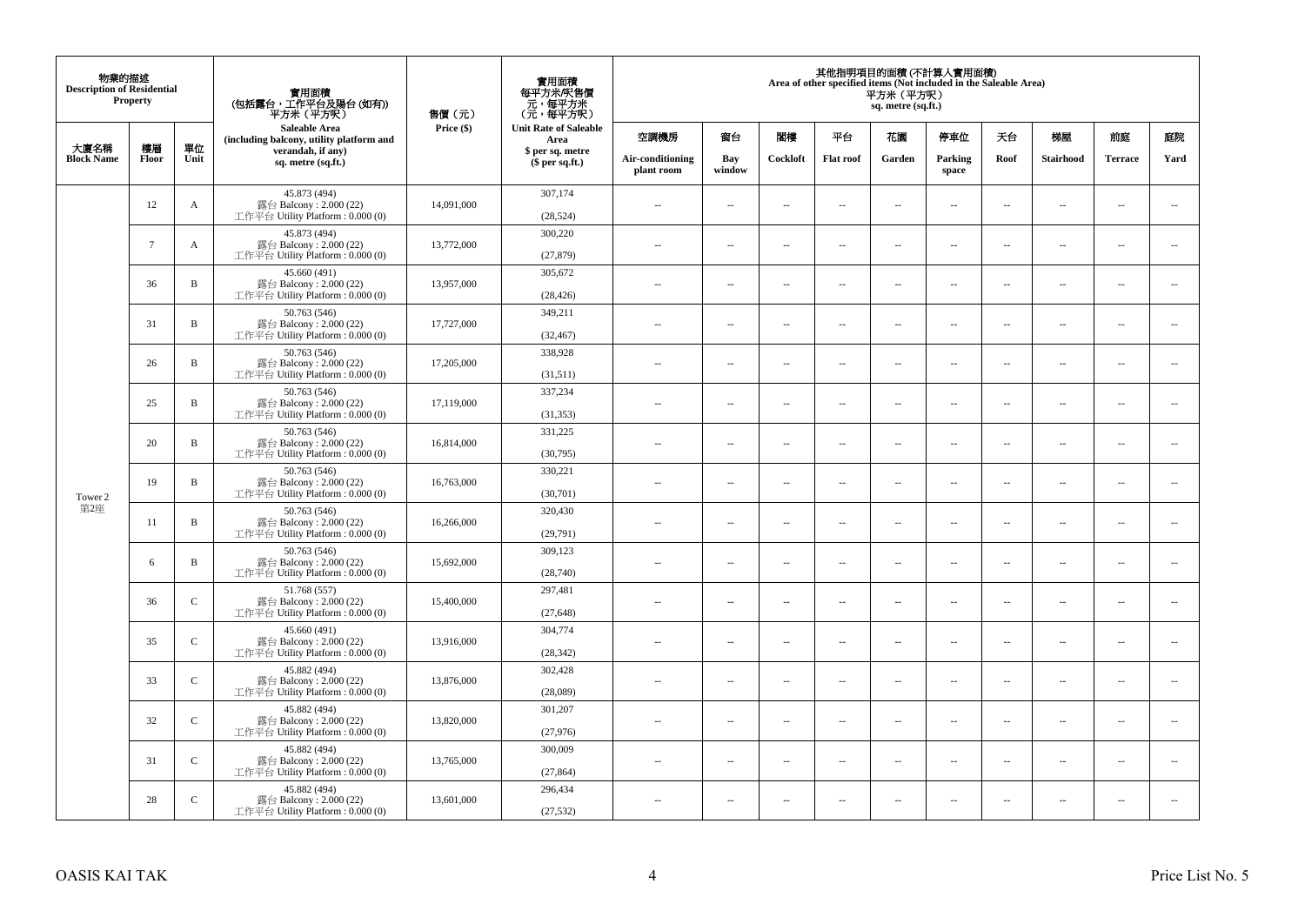| 物業的描述<br><b>Description of Residential</b><br><b>Property</b> |        |              | 實用面積<br>(包括露台,工作平台及陽台(如有))<br>平方米(平方呎)                                       | 售價(元)      | 實用面積<br>每平方米/呎售價<br>- 元, 每平方米<br>(元, 每平方呎) | 其他指明項目的面積 (不計算入實用面積)<br>Area of other specified items (Not included in the Saleable Area)<br>平方米 (平方呎)<br>sq. metre (sq.ft.) |                          |                          |                  |                          |                          |                          |                          |                          |                          |
|---------------------------------------------------------------|--------|--------------|------------------------------------------------------------------------------|------------|--------------------------------------------|------------------------------------------------------------------------------------------------------------------------------|--------------------------|--------------------------|------------------|--------------------------|--------------------------|--------------------------|--------------------------|--------------------------|--------------------------|
| 大廈名稱                                                          | 樓層     | 單位           | <b>Saleable Area</b><br>(including balcony, utility platform and             | Price (\$) | <b>Unit Rate of Saleable</b><br>Area       | 空調機房                                                                                                                         | 窗台                       | 閣樓                       | 平台               | 花園                       | 停車位                      | 天台                       | 梯屋                       | 前庭                       | 庭院                       |
| <b>Block Name</b>                                             | Floor  | Unit         | verandah, if any)<br>sq. metre (sq.ft.)                                      |            | \$ per sq. metre<br>\$per sq.ft.)          | Air-conditioning<br>plant room                                                                                               | Bay<br>window            | Cockloft                 | <b>Flat</b> roof | Garden                   | Parking<br>space         | Roof                     | Stairhood                | <b>Terrace</b>           | Yard                     |
|                                                               | 27     | $\mathbf C$  | 45.882 (494)<br>露台 Balcony: 2.000 (22)<br>工作平台 Utility Platform: 0.000 (0)   | 13,494,000 | 294,102<br>(27,316)                        | $\ddot{\phantom{a}}$                                                                                                         | $\overline{\phantom{a}}$ | $\sim$                   | μ.               | $\sim$                   | $\sim$                   | $\overline{\phantom{a}}$ | Ξ.                       | $\ddot{\phantom{a}}$     | $\overline{\phantom{a}}$ |
|                                                               | 23     | $\mathbf C$  | 45.882 (494)<br>露台 Balcony: 2.000 (22)<br>工作平台 Utility Platform: 0.000 (0)   | 13,333,000 | 290,593<br>(26,990)                        | $\sim$                                                                                                                       | $\overline{a}$           | $\sim$                   | $\sim$           | $\overline{a}$           | $\sim$                   | $\sim$                   | $\sim$                   | $\sim$                   | $\mathbf{u}$             |
|                                                               | 22     | $\mathbf C$  | 45.882 (494)<br>露台 Balcony: 2.000 (22)<br>工作平台 Utility Platform: 0.000 (0)   | 13,280,000 | 289,438<br>(26, 883)                       | $\sim$                                                                                                                       | $\overline{\phantom{a}}$ | $\overline{\phantom{a}}$ | --               | $\overline{\phantom{a}}$ | $\overline{\phantom{a}}$ | $\overline{\phantom{a}}$ | $\overline{\phantom{a}}$ | $\overline{\phantom{a}}$ | $\overline{\phantom{a}}$ |
|                                                               | 19     | $\mathsf{C}$ | 45.882 (494)<br>露台 Balcony: 2.000 (22)<br>工作平台 Utility Platform: 0.000 (0)   | 13,148,000 | 286,561<br>(26, 615)                       | $\sim$                                                                                                                       | $\overline{\phantom{a}}$ | $\sim$                   | $\sim$           | $\overline{\phantom{a}}$ | $\sim$                   | $\sim$                   | $\sim$                   | $\overline{\phantom{a}}$ | $\sim$                   |
|                                                               | 18     | $\mathbf C$  | 45.882 (494)<br>露台 Balcony: 2.000 (22)<br>工作平台 Utility Platform: 0.000 (0)   | 13,135,000 | 286,278<br>(26, 589)                       |                                                                                                                              | μ.                       | ÷.                       | μ.               | $\sim$                   | $\sim$                   | $\sim$                   | Ξ.                       | $\ddot{\phantom{a}}$     | $\sim$                   |
|                                                               | 9      | ${\bf C}$    | 45.882 (494)<br>露台 Balcony: 2.000 (22)<br>工作平台 Utility Platform: 0.000 (0)   | 12,810,000 | 279,194<br>(25,931)                        | ×.                                                                                                                           | $\sim$                   | $\sim$                   | $\sim$           | $\sim$                   | $\sim$                   | $\sim$                   | $\overline{a}$           | $\sim$                   | $\sim$                   |
|                                                               | 8      | $\mathbf C$  | 45.882 (494)<br>露台 Balcony: 2.000 (22)<br>工作平台 Utility Platform: 0.000 (0)   | 12,791,000 | 278,780<br>(25, 893)                       | $\sim$                                                                                                                       | $\overline{\phantom{a}}$ | $\sim$                   | $\overline{a}$   | $\overline{\phantom{a}}$ | $\overline{\phantom{a}}$ | $\overline{\phantom{a}}$ | $\overline{\phantom{a}}$ | $\overline{\phantom{a}}$ | $\overline{\phantom{a}}$ |
| Tower 2                                                       | 32     | $\mathbf D$  | 51.768 (557)<br>露台 Balcony: 2.000 (22)<br>工作平台 Utility Platform: 0.000 (0)   | 15,216,000 | 293.927<br>(27, 318)                       | $\sim$                                                                                                                       | $\overline{a}$           | $\sim$                   | $\sim$           | $\overline{a}$           | $\sim$                   | $\overline{\phantom{a}}$ | $\overline{a}$           | $\sim$                   | $\overline{\phantom{a}}$ |
| 第2座                                                           | 29     | $\mathbf D$  | 51.768 (557)<br>露台 Balcony: 2.000 (22)<br>工作平台 Utility Platform: 0.000 (0)   | 15,035,000 | 290,430<br>(26,993)                        | $\overline{\phantom{a}}$                                                                                                     | $\sim$                   | $\sim$                   | $\sim$           | $\sim$                   | $\sim$                   | $\overline{\phantom{a}}$ | $\overline{a}$           | $\sim$                   | $\ddot{\phantom{a}}$     |
|                                                               | 27     | $\mathbf D$  | 51.768 (557)<br>露台 Balcony: 2.000 (22)<br>工作平台 Utility Platform : 0.000 (0)  | 14,857,000 | 286,992<br>(26, 673)                       | $\sim$                                                                                                                       | $\sim$                   | $\sim$                   | $\sim$           | $\sim$ $\sim$            | $\overline{\phantom{a}}$ | $\sim$                   | $\sim$                   | $\overline{\phantom{a}}$ | $\overline{\phantom{a}}$ |
|                                                               | 23     | D            | 51.768 (557)<br>露台 Balcony: 2.000 (22)<br>工作平台 Utility Platform : 0.000 (0)  | 14,679,000 | 283,554<br>(26, 354)                       |                                                                                                                              | $\overline{\phantom{a}}$ | $\sim$                   | μ.               | $\sim$                   | $\sim$                   | $\overline{\phantom{a}}$ | Ξ.                       | $\ddot{\phantom{a}}$     | $\sim$                   |
|                                                               | 19     | D            | 51.768 (557)<br>露台 Balcony: 2.000 (22)<br>工作平台 Utility Platform : 0.000 (0)  | 14,447,000 | 279,072<br>(25,937)                        | $\sim$                                                                                                                       | $\overline{a}$           | $\sim$                   | $\sim$           | $\overline{a}$           | $\sim$                   | $\overline{\phantom{a}}$ | $\overline{a}$           | $\sim$                   | $\sim$                   |
|                                                               | 15     | $\mathbf D$  | 51.768 (557)<br>露台 Balcony: 2.000 (22)<br>工作平台 Utility Platform : 0.000 (0)  | 14,273,000 | 275,711<br>(25, 625)                       | 44                                                                                                                           | $\overline{\phantom{a}}$ | $\sim$                   | μ.               | $\overline{\phantom{a}}$ | $\sim$                   | $\overline{\phantom{a}}$ | Ξ.                       | $\ddot{\phantom{a}}$     | $\sim$                   |
|                                                               | $\tau$ | $\mathbf D$  | 51.768 (557)<br>露台 Balcony: 2.000 (22)<br>工作平台 Utility Platform : 0.000 (0)  | 14,071,000 | 271,809<br>(25, 262)                       | $\sim$                                                                                                                       | $\sim$                   | $\sim$                   | $\sim$           | $\sim$ $\sim$            | $\sim$                   | $\sim$                   | $\sim$                   | $\sim$                   | $\sim$                   |
|                                                               | 29     | E            | 41.894 (451)<br>露台 Balcony: 2.000 (22)<br>工作平台 Utility Platform : $0.000(0)$ | 12,193,000 | 291,044<br>(27,035)                        | $\sim$ $\sim$                                                                                                                | $\overline{\phantom{a}}$ | $\sim$                   | μ.               | $\overline{\phantom{a}}$ | $\sim$                   | $\overline{\phantom{a}}$ | $\overline{\phantom{a}}$ | $\sim$                   | $\sim$                   |
|                                                               | 25     | E            | 41.894 (451)<br>露台 Balcony: 2.000 (22)<br>工作平台 Utility Platform: 0.000 (0)   | 11,952,000 | 285,291<br>(26,501)                        | $\sim$                                                                                                                       | $\sim$                   | $\sim$                   | $\sim$           | $\sim$ $\sim$            | $\sim$                   | $\overline{\phantom{a}}$ | $\sim$                   | $\sim$                   | $\sim$                   |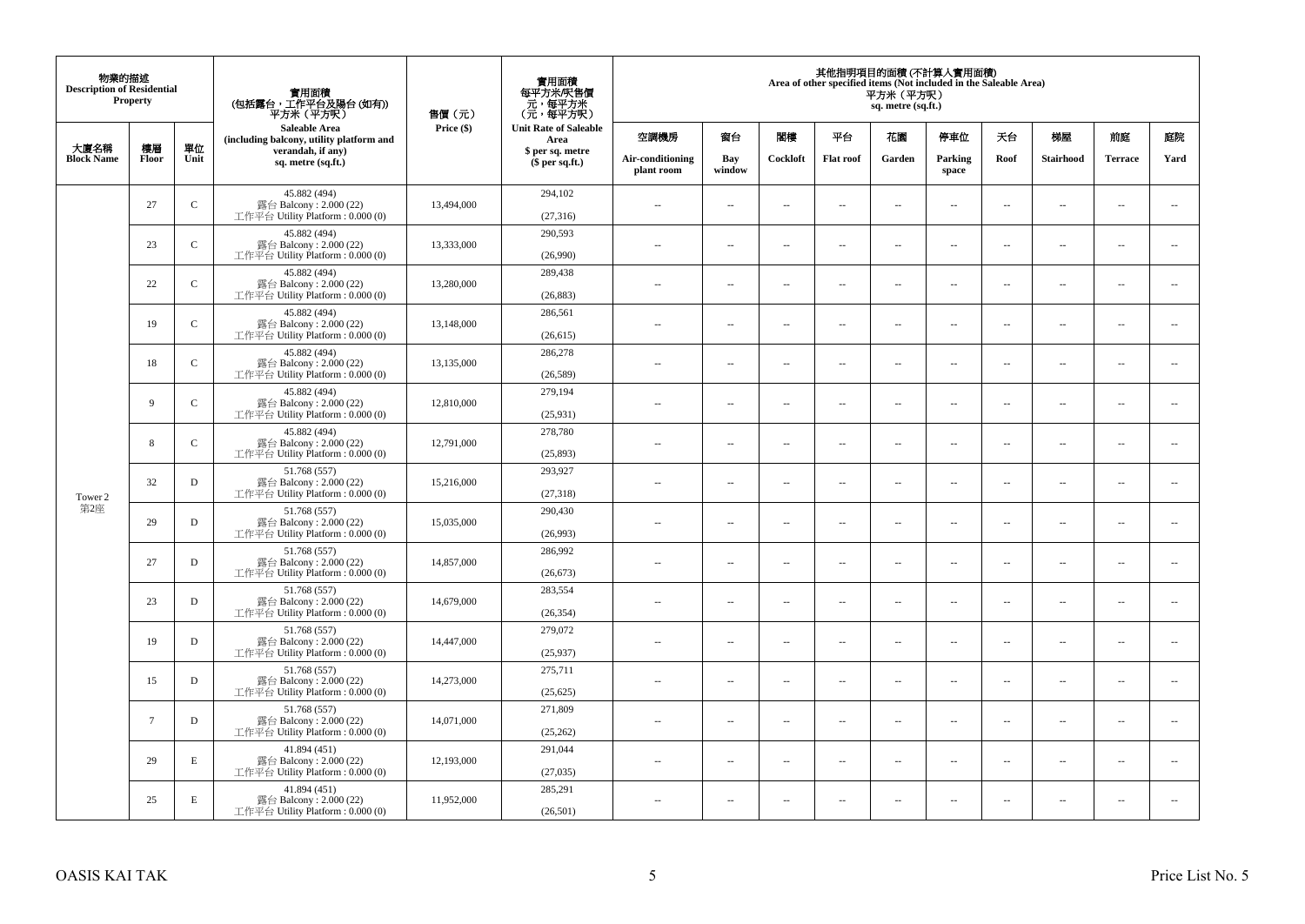| 物業的描述<br><b>Description of Residential</b><br><b>Property</b> |       |      | 實用面積<br>(包括露台,工作平台及陽台(如有))<br>平方米 (平方呎)                                        | 售價(元)        | 實用面積<br>每平方米/呎售價<br>- 元 ,每平方米<br>(元 ,每平方呎)               | 其他指明項目的面積 (不計算入實用面積)<br>Area of other specified items (Not included in the Saleable Area)<br>平方米(平方呎)<br>sq. metre (sq.ft.) |               |               |                  |               |                  |      |                  |                |      |  |
|---------------------------------------------------------------|-------|------|--------------------------------------------------------------------------------|--------------|----------------------------------------------------------|-----------------------------------------------------------------------------------------------------------------------------|---------------|---------------|------------------|---------------|------------------|------|------------------|----------------|------|--|
| 大廈名稱                                                          | 樓層    | 單位   | Saleable Area<br>(including balcony, utility platform and<br>verandah, if any) | Price $(\$)$ | <b>Unit Rate of Saleable</b><br>Area<br>\$ per sq. metre | 空調機房                                                                                                                        | 窗台            | 閣樓            | 平台               | 花園            | 停車位              | 天台   | 梯屋               | 前庭             | 庭院   |  |
| <b>Block Name</b>                                             | Floor | Unit | sq. metre (sq.ft.)                                                             |              | $$per sq.f.$ )                                           | Air-conditioning<br>plant room                                                                                              | Bay<br>window | Cockloft      | <b>Flat roof</b> | Garden        | Parking<br>space | Roof | <b>Stairhood</b> | <b>Terrace</b> | Yard |  |
|                                                               | 19    | E    | 41.894 (451)<br>露台 Balcony : 2.000 (22)<br>工作平台 Utility Platform : $0.000(0)$  | 11,739,000   | 280,207<br>(26,029)                                      | $\sim$                                                                                                                      | $\sim$ $\sim$ | $\sim$        | -                | $\sim$ $\sim$ | -                | $-$  | $- -$            | $\sim$         | - -  |  |
| Tower 2<br>第2座                                                | 11    | E    | 41.894 (451)<br>露台 Balcony : 2.000 (22)<br>工作平台 Utility Platform : $0.000(0)$  | 11,530,000   | 275,218<br>(25, 565)                                     | $\sim$                                                                                                                      | $\sim$ $\sim$ | $\sim$ $\sim$ | $\sim$ $\sim$    | $\sim$ $\sim$ | -                | $-$  | $- -$            | $\sim$ $\sim$  | - -  |  |
|                                                               | 8     | E    | 41.894 (451)<br>露台 Balcony : 2.000 (22)<br>工作平台 Utility Platform : $0.000(0)$  | 11,460,000   | 273.548<br>(25, 410)                                     | $\sim$                                                                                                                      | $\sim$ $\sim$ | $\sim$ $\sim$ | -                | $\sim$ $\sim$ | -                | $-$  | $- -$            | -              |      |  |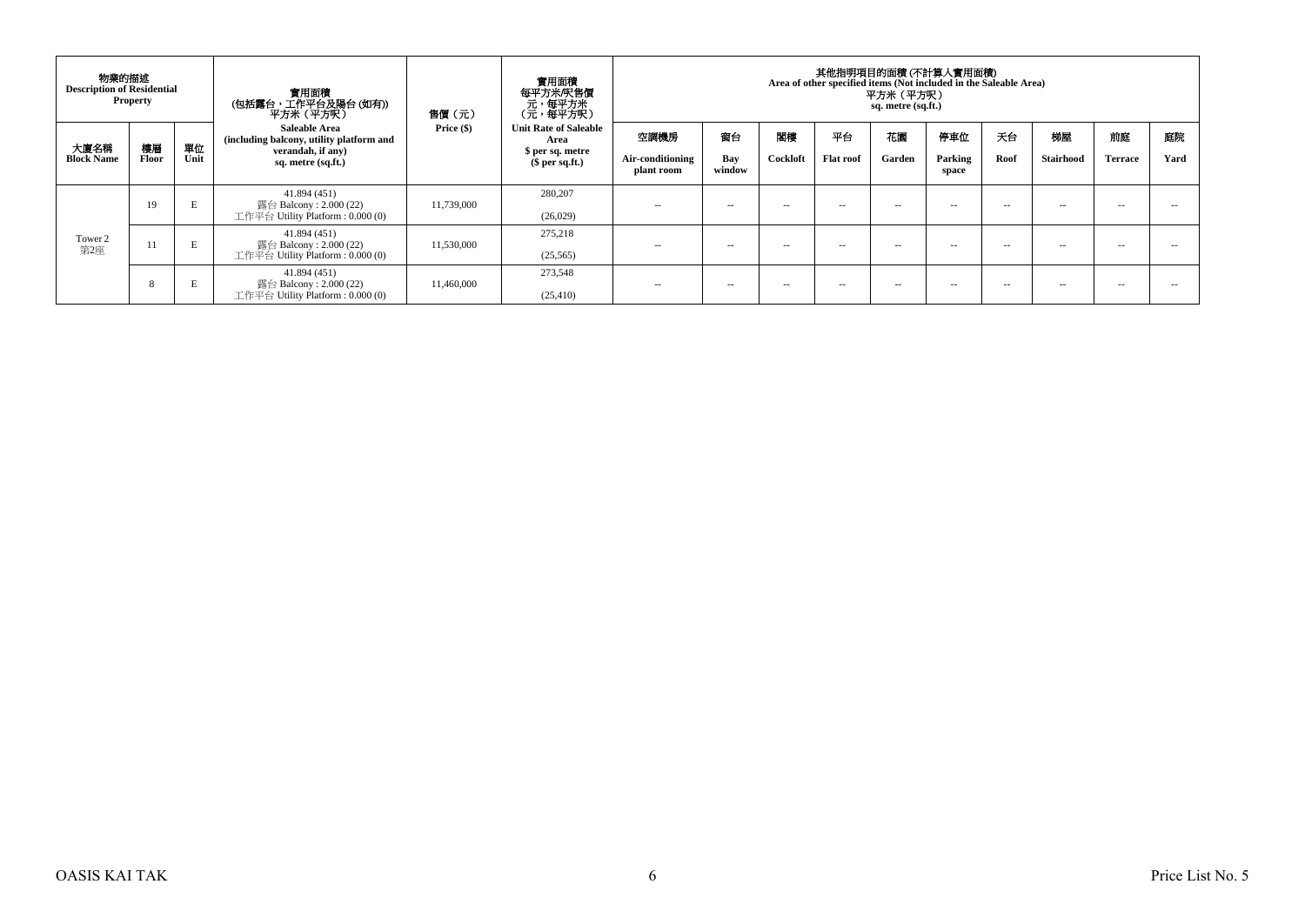### 第三部份:其他資料 **Part 3: Other Information**

- (1) 準買家應參閱發展項目的售樓說明書,以了解該項目的資料。 Prospective purchasers are advised to refer to the sales brochure for the development for information on the development.
- (2) 根據《一手住宅物業銷售條例》第52(1)條及第53(2)及(3)條, According to sections 52(1) and 53(2) and (3) of the Residential Properties (First-hand Sales) Ordinance, –

#### 第52(1)條 / Section 52(1)

在某人就指明住宅物業與擁有人訂立臨時買賣合約時,該人須向擁有人支付售價的5%的臨時訂金。 A preliminary deposit of 5% of the purchase price is payable by a person to the owner on entering into a preliminary agreement for sale and purchase in respect of the specified residential property with the owner.

#### 第53(2)條 / Section 53(2)

如某人於某日期訂立臨時買賣合約,並於該日期後的5 個工作日內,就有關住宅物業簽立買賣合約,則擁有人必須在該日期後的 8 個工作日內,簽立該買賣合約。 If a person executes an agreement for sale and purchase in respect of the residential property within 5 working days after the date on which the person enters into the preliminary agreement for sale and purchase, the owner

#### 第53(3)條 / Section 53(3)

如某人於某日期訂立臨時買賣合約時,但沒有於該日期後的5 個工作日内,就有關住宅物業簽立買賣合約,則 – (i) 該臨時合約即告終止;(ii) 有關的臨時訂金即予沒收;及 (iii) 擁有人不得就該人沒有簽立買賣合約而針對該人提出進一步申索。 If a person does not execute an agreement for sale and purchase in respect of the residential property within 5 working days after the date on which the person enters into the preliminary agreement for sale and purchase-(i) the preliminary agreement is terminated;(ii) the preliminary deposit is forfeited; and (iii) the owner does not have any further claim against the person for the failure.

- (3) 實用面積及屬該住宅物業其他指明項目的面積是按《一手住宅物業銷售條例》第8條及附表二第2部的計算得出的。 The saleable area and area of other specified items of the residential property are calculated in accordance with section 8 and Part 2 of Schedule 2 to the Residential Properties (First-hand Sales) Ordinance.
- (4)(i) 註:在第(4)段中,『售價』指本價單第二部份中所列之住宅物業的售價,而『成交金額』指臨時買賣合約中訂明的住宅物業的實際金額。因應不同支付條款及/或折扣按售價計算得出之價目,皆以進位到最接近的千位數作為成交金額。 Note: In paragraph (4), "Price" means the price of the residential property set out in Part 2 of this price list, and "transaction price" means the actual price of the residential property set out in the preliminary agreem and/or applicable discounts on the Price will be rounded up to the nearest thousand to determine the transaction price.

買方於簽署臨時買賣合約時須繳付相等於成交金額ら%之金額作為臨時訂金,其中港幣\$100,000 之部分臨時訂金必須以銀行本票支付,臨時訂金的餘額可以支票支付,本票及支票抬頭請寫「貝克‧麥堅時律師事務所」。 Upon signing of the Preliminary Agreement for Sale and Purchase, the Purchaser shall pay the Preliminary Deposit which is equivalent to 5% of the transaction price. HK\$100,000 being part of the Preliminary Deposit must be by cheque(s). The cashier order(s) and cheque(s) should be made payable to "BAKER & MCKENZIE".

#### 支付條款 **Terms of Payment**

#### **(A) 120** 天現金優惠付款計劃 **120-day Cash Payment Plan (**照售價減**5%) (5% discount from the Price)**

- (1) 買方須於簽署臨時買賣合約(「臨時合約」)時繳付相等於成交金額5%作為臨時訂金。買方須於簽署臨時合約後5個工作日內簽署正式買賣合約(「正式合約」)。 The Purchaser(s) shall pay the preliminary deposit equivalent to 5% of the transaction price upon signing of the preliminary Agreement for Sale and Purchase ("PASP"). The formal Agreement for Sale & Purchase ("ASP") shall the PASP.
- (2) 成交金額 95%即成交金額之餘款於買方簽署臨時合約後 120 天內由買方繳付或於完成交易時付清,以較早者為準。 95% of the transaction price being balance of the transaction price shall be paid by the Purchaser(s) within 120 days after signing of the PASP or upon completion, whichever is the earlier.
- **(A1) 120** 天二按貸款付款計劃 **120-day Second Mortgage Loan Payment Plan (**照售價減**4%) (4% discount from the Price) unit(s)) listed in this price list.))** (只適用於購買本價單内公布的兩房(或以上)的指明住宅物業 (但不包括花園特色單位及天台特色單位) 的買方 Only applicable to a purchaser who purchases any 2-bedroom (or above) specified residential property(ies) (excluding garden special unit(s) and roof special
- (1) 買方須於簽署臨時買賣合約(「臨時合約」)時繳付相等於成交金額5%作為臨時訂金。買方須於簽署臨時合約後5個工作日內簽署正式買賣合約(「正式合約」)。 The Purchaser(s) shall pay the preliminary deposit equivalent to 5% of the transaction price upon signing of the preliminary Agreement for Sale and Purchase ("PASP"). The formal Agreement for Sale & Purchase ("ASP") shall the PASP.
- (2) 成交金額 95%即成交金額之餘款於買方簽署臨時合約後 120 天內由買方繳付或於完成交易時付清,以較早者為準。
- 95% of the transaction price being balance of the transaction price shall be paid by the Purchaser(s) within 120 days after signing of the PASP or upon completion, whichever is the earlier.

#### **(B)** 靈活建築期付款計劃 **Flexible Stage Payment Plan (**照售價減**2%) (2% discount from the Price)**

- (1) 買方須於簽署臨時買賣合約(「臨時合約」)時繳付相等於成交金額5%作為臨時訂金。買方須於簽署臨時合約後5個工作日內簽署正式買賣合約(「正式合約」)。
- The Purchaser(s) shall pay the preliminary deposit equivalent to 5% of the transaction price upon signing of the preliminary Agreement for Sale and Purchase ("PASP"). The formal Agreement for Sale & Purchase ("ASP") shall the PASP.
- (2) 買方簽署臨時合約後 120 天內再付成交金額 5%。
- 5% of the transaction price shall be paid by the Purchaser(s) within 120 days after signing of the PASP.
- (3) 成交金額 90%即成交金額之餘款於賣方向買方發出書面通知書可將有關物業之業權有效地轉讓予買方的日期起 14 天內付清。
- 90% of the transaction price being balance of the transaction price shall be paid by the Purchaser(s) within 14 days of the date of written notification to the Purchaser(s), that the Vendor is in a position validly to assi
- **(B1)** 靈活建築期二按貸款付款計劃 **Flexible Stage Second Mortgage Loan Payment Plan (**照售價減**1%) (1% discount from the Price) unit(s)) listed in this price list.))** (只適用於講買本價單內公布的兩房 (或以上)的指明住宅物業 (但不包括花園特色單位及天台特色單位) 的買方 Only applicable to a purchaser who purchases any 2-bedroom (or above) specified residential property(ies) (excluding garden special unit(s) and roof special

(1) 買方須於簽署臨時買賣合約(「臨時合約」)時繳付相等於成交金額5%作為臨時訂金。買方須於簽署臨時合約後5個工作日內簽署正式買賣合約(「正式合約」)。

- The Purchaser(s) shall pay the preliminary deposit equivalent to 5% of the transaction price upon signing of the preliminary Agreement for Sale and Purchase ("PASP"). The formal Agreement for Sale & Purchase ("ASP") shall the PASP.
- (2) 買方簽署臨時合約後 120 天內再付成交金額 5%。
- 5% of the transaction price shall be paid by the Purchaser(s) within 120 days after signing of the PASP.
- (3) 成交金額 90%即成交金額之餘款於賣方向買方發出書面通知書可將有關物業之業權有效地轉讓予買方的日期起 14 天內付清。

90% of the transaction price being balance of the transaction price shall be paid by the Purchaser(s) within 14 days of the date of written notification to the Purchaser(s), that the Vendor is in a position validly to assi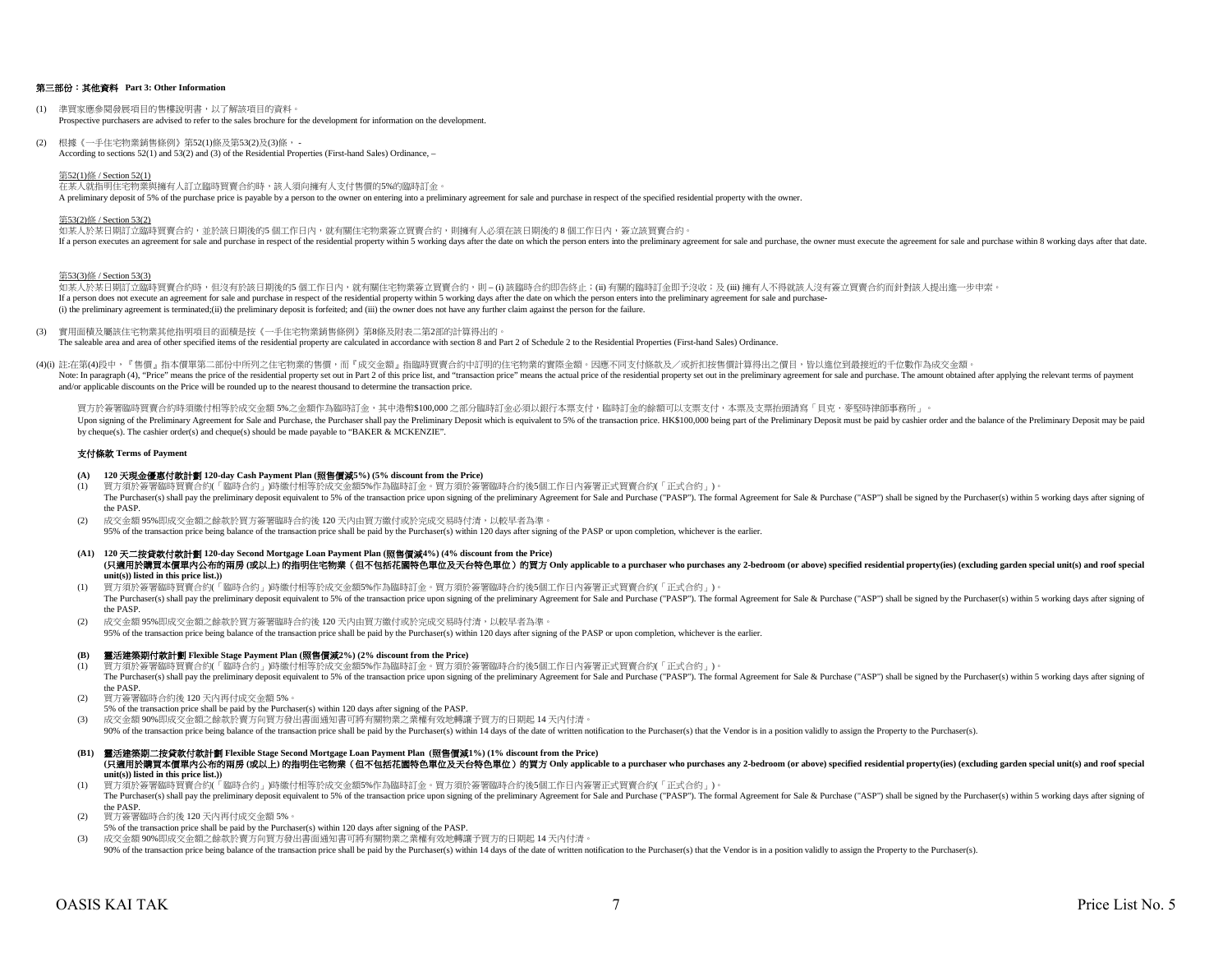#### **(ii)** 售價獲得折扣的基礎 **The basis on which any discount on the Price is made available**

 $(a)$   $\boxplus$  4(i) See 4(i).

#### (b) 「**Club Wheelock**」會員優惠 **Privilege for** 「**Club Wheelock**」**member**

A 1% discount from the Price would be offered to the Purchaser who is a Club Wheelock member on the date of signing of the preliminary agreement for sale and purchase. At least one individual Purchaser (if the Purchaser is Purchaser is a corporation) should be a Club Wheelock member on the date of signing the preliminary agreement for sale and purchase in order to enjoy the discount offer. 在簽署臨時買賣合約當日,買方如屬「Club Wheelock」會員,可獲1%售價折扣優惠。最少一位個人買方(如買方是以個人名義)或最少一位買方之董事(如買方是以公司名義) 須為「Club Wheelock」會員,方可享此折扣優惠。

#### (c) 早鳥置業優惠 **Early Bird Purchase Discount**

凡於2018年2月15日(包括當日)或之前簽署臨時買賣合約購買本價單中所列之住宅物業,可獲1%售價折扣優惠。 A 1% discount from the Price would be offered to a Purchaser who signs the Preliminary Agreement for Sale and Purchase on or before 15 February, 2018 to purchase a residential property listed in this price list.

#### (d) **"Wheelock Living"** 臉書頁面讚好優惠 **"Wheelock Living" Facebook Page Likers' Discount**

凡於簽署臨時買賣合約前讚好"Wheelock Living" 臉書頁面的買家,可獲1%售價折扣優惠。 A 1% discount from the Price would be offered to a Purchaser who has liked the "Wheelock Living" Facebook Page before signing the Preliminary Agreement for Sale and Purchase.

#### (e) 印花稅優惠 **Stamp Duty Discount**

買方購買本價單中所列之住宅物業可獲8.5%售價折扣優惠。 A 8.5% discount from the Price would be offered to the Purchaser of a residential property listed in this price list.

#### (f) 會德豐有限公司員工置業優惠 **Wheelock and Company Limited Home Purchasing Discount**

如買方(或構成買方之任何人士)屬任何「會德豐合資格人士」,並且沒有委任地產代理就購入住宅物業代其行事,可獲 2.75% 售價折扣優惠 If the Purchaser (or any person comprising the Purchaser) is a "Qualified Person of Wheelock Group", provided that the Purchaser did not appoint any estate agent to act for him in the purchase of the residential property(i

「會德豐合資格人士」指任何下列公司或其在香港註冊成立之附屬公司之任何董事、員工及其近親(任何個人的配偶、父母、祖父、祖母、外祖父、外祖母、子女、孫、孫女、外孫女或兄弟姊妹為該個人之「近親」,惟須提供令賣方滿意的有關證明文件以茲 證明有關關係,且賣方對是否存在近親關係保留最終決定權):

"Qualified Person of Wheelock Group" means any director or employee (and his/her close family member (a spouse, parent, grant parent, child, grand child or sibling of a person is a "close family member" of that person Prov Vendor must be provided to prove the relationship concerned and that the Vendor reserves the final right to decide whether or not such relationship exists)) of any of the following companies or any of its subsidiaries inco

- 1. 會德豐有限公司 Wheelock and Company Limited 或 or;
- 2. 會德豐地產有限公司 Wheelock Properties Limited 或 or;
- 3. 會德豐地產(香港)有限公司 Wheelock Properties (HK) Limited 或 or;
- 4. 九龍倉集團有限公司 The Wharf (Holdings) Limited 或 or;
- 5. 九龍倉置業地產投資有限公司Wharf Real Estate Investment Company Limited 或 or;
- 6. 夏利文物業管理有限公司 Harriman Property Management Limited 或 or;
- 7. 海港企業有限公司 Harbour Centre Development Limited 或 or;
- 8. 現代貨箱碼頭有限公司 Modern Terminals Limited.

買方在簽署有關的臨時買賣合約前須即場提供令賣方滿意的證據証明其為會德豐合集團合資格人士,賣方就相關買方是否會德豐合集團合資格人士有最終決定權,而賣方之決定為最終及對買方具有約束力。 The Purchaser shall before signing of the relevant preliminary agreement for sale and purchase on the spot provide evidence for proof of being a Qualified Person of Wheelock Group to the satisfaction of the Vendor and in t decision shall be final and binding on the Purchaser.

#### (iii) 可就購買該發展項目中的指明住宅物業而連帶獲得的任何贈品、財務優惠或利益 Any gift, or any financial advantage or benefit, to be made available in connection with the purchase of a specified residential property in the Development

- (a)  $\quad \quad \overline{H}$ , 4(ii)
- See 4(ii).

## (b) 備用二按貸款 **(**只適用於選擇第**4(i)**段中支付條款**(A1)** 或 **(B1)**之買家**)**

**Standby Second Mortgage Loan (Only applicable to the Purchaser who has selected Terms of Payment (A1) or (B1) in paragraph 4(i))**

買家可向賣方指定的二按財務機構申請備用二按貸款 (「第二按揭貨款」) (賣方或賣方指定的二按財務機構有權隨時停止提供第二按揭貨款而無須另行通知),主要條款如下 : Purchaser can apply for Standby Second Mortgage Loan ("second mortgage loan") from Vendor's designated second mortgage financing company (the Vendor or Vendor's designated second mortgage financing company may stop providi notice) and on the following terms:-

A) 第二按揭貸款最高金額為成交金額的25%, 惟第一按揭貸款及第二按揭貸款總金額不可超過成交金額的85%。

The maximum second mortgage loan amount shall be 25% of the transaction price, but the total amount of first mortgage loan and second mortgage loan together shall not exceed 85% of the transaction price.

第二按揭貸款首 24 個月之按揭利率為香港上海匯豐銀行有限公司不時報價之港元最優惠利率(P)減1.5% p.a. (P - 1.5%),其後之按揭利率為港元最優惠利率(P),利率浮動。最終按揭利率以賣方指定的二按財務機構最後審批結果為準 Interest rate of second mortgage loan for the first 24 months shall be Hong Kong Dollar Best Lending Rate (P) quoted from time to time by The Hongkong and Shanghai Banking Corporation Limited minus 1.5% p.a. (P-1.5%), ther fluctuation. The final interest rate will be subject to final approval by the Vendor's designated second mortgage financing company.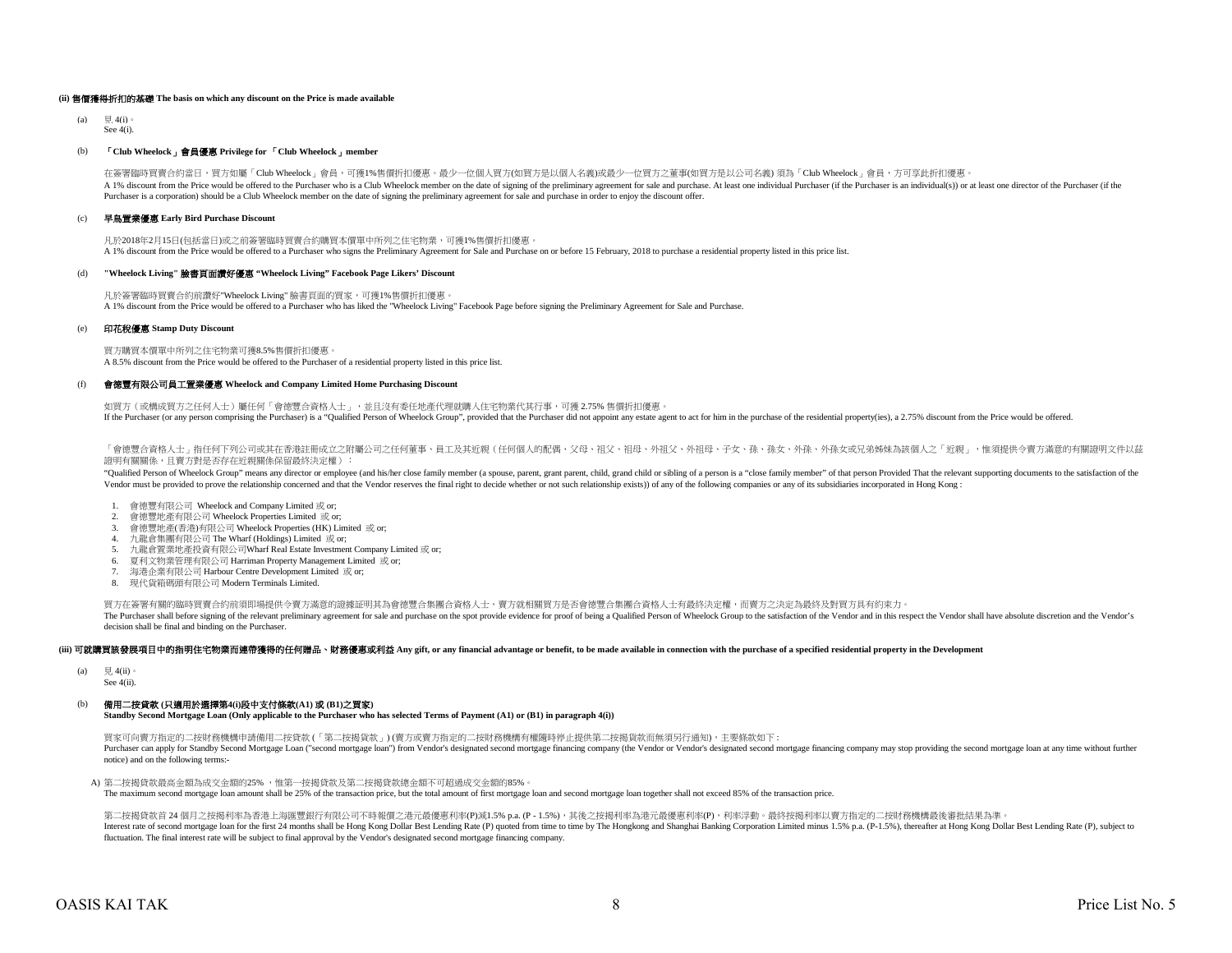- B) 如買方於提款日起計的 36 個月內準時並全數清還第二按揭貸款,賣方指定的二按財務機構將會向買方退還1%之成交金額 。 If the Purchaser shall duly and fully repay the second mortgage loan within 36 months from the date of drawdown of the second mortgage loan, 1% of transaction price will be refunded to the Purchaser by the Vendor's designa
- C) 買方必須於付清成交金額餘額之日起計最少60日前以書面向賣方申請第二按揭貸款。 The Purchaser shall make a written application to the Vendor for a second mortgage loan not less than 60 days before the date of settlement of the balance of the transaction price.
- D) 第二按揭貸款年期最長為 25 年,或相等於第一按揭貸款之年期,以較短者為準。

The maximum tenor of second mortgage loan shall be 25 years or the same tenor of first mortgage loan, whichever is shorter.

E) 買方須提供足夠文件證明其還款能力,包括但不限於提供足夠文件(如:最近三年之稅單或利得稅繳納通知書及最近六個月有顯示薪金存款或收入之銀行存摺/月結單)證明每月還款(即第一按揭貸款及第二按揭貸款及其他借貸的還款)不超過香港金 融管理局不時訂明的「供款與入息比率」上限。

The Purchaser shall provide sufficient documents to prove his/her repayment ability, including but not limited to providing sufficient documents (for example latest 3 years' Tax Assessment and Demand Note or Profits Tax As which show salary deposits or income) to prove that the total amount of monthly installment (being the total installment for repayment of first mortgage, second mortgage and any other loan repayment) does not exceed the ma Authority from time to time.

F) 第一按揭貸款銀行須為賣方所指定及轉介之銀行,買方並須首先得到該銀行書面同意辦理第二按揭貸款。 First mortgagee bank shall be nominated and referred by the Vendor and the Purchaser shall obtain a prior written consent from the first mortgagee bank to apply for a second mortgage loan.

G) 第一按揭貸款及第二按揭貸款申請需由有關承按機構獨立審批。 First mortgage loan and second mortgage loan shall be processed by the relevant mortgagees independently.

- H) 所有第二按揭貸款之法律文件必須由賣方(或賣方指定的二按財務機構)的指定律師行辦理,買方須支付所有第二按揭貸款相關之律師費及雜費。 All legal documents of the second mortgage shall be handled by the Vendor's (or Vendor's designated second mortgage financing company) designated solicitors and all legal costs and disbursements relating thereto shall be b
- I) 第二按揭貸款批出與否及其條款,受制於賣方指定的二按財務機構的絕對最終決定權,與賣方無關,且於任何情況下賣方均無需為此負責。不論貸款獲批與否,買方仍須按買賣合約完成交易及繳付成交金額全數。 The approval or disapproval of the second mortgage loan and terms thereof are subject to the final decision of the Vendor's designated second mortgage financing company and are not related to the Vendor (which shall under loan is granted or not, the Purchaser shall complete the sale and purchase in accordance with the agreement of sale and purchase and pay the full transaction price.

```
J) 第二按揭貨款受賣方指定的二按財務機構所定的其他條款及細則約束。
```
The second mortgage loan is subject to other terms and conditions as determined by the Vendor's designated second mortgage financing company.

- K) 買方需就申請第二按揭貸款繳交港幣\$5,000不可退還的申請手續費。 A non-refundable application fee of HK\$5,000 for the second mortgage loan will be payable by the Purchaser.
- L) 第二按揭貸款只限個人買方申請。 Only individual Purchaser(s) are eligible to apply for the second mortgage loan.

#### (c) 提前付清樓價現金回贈 **Early Settlement Cash Rebate**

#### **(**只適用於選擇第**4(i)**段中支付條款 **(B)** 及 **(B1)** 之買家 **Only applicable to the Purchaser who has selected Terms of Payment (B) and (B1) in paragraph 4(i))**

如買方提前於買賣合約訂明的付款限期日之前付清成交金額全數,可獲賣方根據以下列表送出「提前付清樓價現金回贈」。 Where the Purchaser settles the transaction price in full earlier than the due date of payment specified in the Agreement for Sale and Purchaser shall be entitled to an "Early Settlement Cash Rebate" offered by the Vendor

## 提前付清樓價現金回贈列表

**Early Settlement Cash Rebate Table**

| 付清成交金額全數日期                                                                                   | 提前付清樓價現金回贈金額                               |  |  |  |  |  |
|----------------------------------------------------------------------------------------------|--------------------------------------------|--|--|--|--|--|
| Date of settlement of the transaction price in full                                          | <b>Early Settlement Cash Rebate amount</b> |  |  |  |  |  |
| 簽署臨時買賣合約的日期後 180日内                                                                           | 成交金額 2%                                    |  |  |  |  |  |
| Within 180 days after the date of signing of the Preliminary Agreement for Sale and Purchase | 2% of transaction price                    |  |  |  |  |  |
| 簽署臨時買賣合約的日期後 240 日内                                                                          | 成交金額 1%                                    |  |  |  |  |  |
| Within 240 days after the date of signing of the Preliminary Agreement for Sale and Purchase | 1% of transaction price                    |  |  |  |  |  |

買方須於提前付清樓價餘額日前最少30日,以書面向賣方申請提前付清樓價現金回贈,賣方會於收到申請並確認有關資料無誤後將提前付清樓價現金回贈直接用於支付部份樓價餘額。

The Purchaser shall apply to the Vendor in writing for the Early Settlement Cash Rebate at least 30 days before the date of early settlement of the balance of the purchase price. After the Vendor has received the applicati Settlement Cash Rebate as part payment of the balance of the purchase price directly.

#### (d) 住客車位認購權 **Option to purchase Residential Parking Space**

購買一個本價單上設"#"的住宅物業的買方可獲認購發展項目一個住客車位之權利("認購權")。買方需依照賣方所訂之時限決定是否購買發展項目一個住客車位及簽署相關買賣合約,逾時作棄權論。認購權不得轉讓。認購權受發展項目實際可供出售的住客車位數目所限 ,賣方並不保證每個認購權必定能購得一個住客車位,就算未能就任何認購權購得任何住客車位賣方亦不須向認購權持有人作任何賠償。如有任何爭議,賣方保留最終決定權(包括但不限於透過抽籤)分配任何住客車位子任何意欲購買的人士。發展項目住客車位的 價單及銷售安排詳情將由賣方全權及絕對酌情決定,並容後公佈。將住宅停車位出售與否以及何時出售,以及銷售條款,一概由賣方全權酌情決定。

The Purchaser of a residential property marked with a "#" in this price list shall have an option to purchase a Residential Parking Space in the Development ("the Option"). Each such Purchaser must decide whether to purcha into a relevant sale and purchase agreement within the period as prescribed by the Vendor, failing which that Purchaser will be deemed to have given up the Option. The Option is not transferrable. The Option is subject to Development. The Vendor gives no warranty that one Residential Parking Space can be purchased in respect of each Option. The Vendor shall not be liable for any compensation to the holder of any Option even if no Residentia any dispute, the Vendor reserves its absolute right to allocate any Residential Parking Space to any interested person (including without limitation by way of balloting). Price List(s) and sales arrangements details of Res its sole and absolute discretion and will be announced later. The decision as to whether and when to sell any Residential Parking Space and the terms of such sale are subject to the sole discretion of the Vendor.